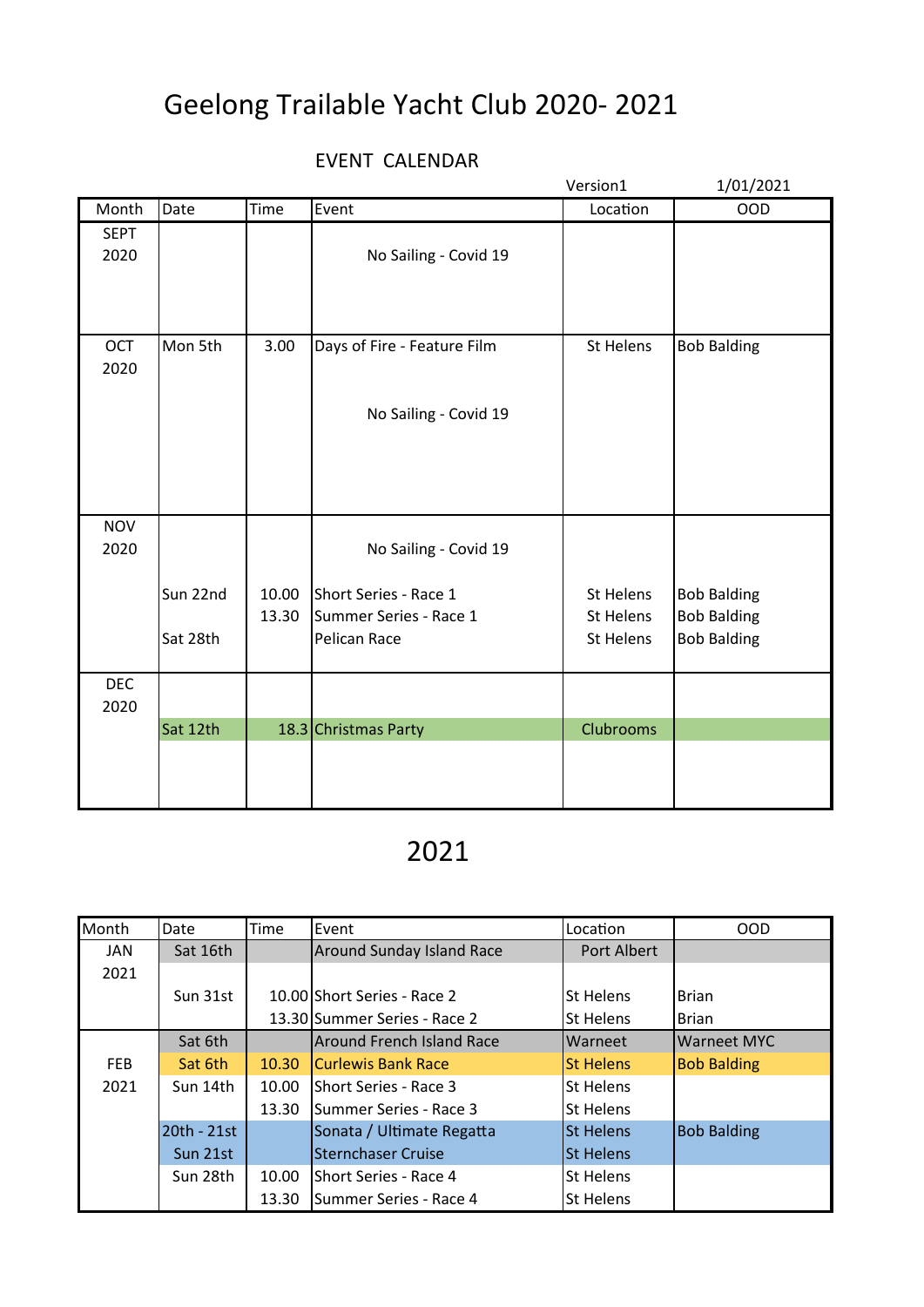## 2021

| Month        | Date        | Time  | Event                         | Location           | <b>OOD</b>            |
|--------------|-------------|-------|-------------------------------|--------------------|-----------------------|
| <b>MARCH</b> | $6th - 7th$ |       | Marley Point Overnight Race   |                    | <b>Gipps Lakes YC</b> |
| 2021         | Sat 13th    |       | <b>Club Dinner</b>            | <b>Clubrooms</b>   |                       |
|              | 20th - 21st |       | Vic Trailable Championships   | <b>Gipps Lakes</b> | <b>Gipps Lakes YC</b> |
|              | Sun 28th    | 10.00 | Short Series - Race 5         | <b>St Helens</b>   |                       |
|              |             | 13.30 | Summer Series - Race5         | <b>St Helens</b>   |                       |
|              |             |       |                               |                    |                       |
| April        | Sat 10th    | 10.30 | <b>Steamboat Cup</b>          | <b>St Helens</b>   | <b>Bob Balding</b>    |
| 2021         | Sun 18th    | 10.00 | Short Series - Race 6         | <b>St Helens</b>   |                       |
|              |             | 13.30 | Summer Series - Race 6        | <b>St Helens</b>   |                       |
|              | Sun 25th    |       | <b>Anzac Day</b>              | <b>St Helens</b>   |                       |
|              |             | 11.30 | <b>Bbq</b>                    |                    |                       |
|              |             |       |                               |                    |                       |
|              | Sun 2nd     | 11.00 | Winter Series - Race 1        | <b>St Helens</b>   |                       |
| <b>MAY</b>   | Sat 15th    |       | <b>Four Points Race</b>       |                    | Melb Trailable YC     |
| 2021         | Sun 23rd    | 11.00 | Winter Series - Race 2        | St Helens          |                       |
|              |             |       |                               |                    |                       |
|              |             |       |                               |                    |                       |
| <b>JUNE</b>  | Sun 6th     | 11.00 | Winter Series - Race 3        | St Helens          |                       |
| 2021         | Sun 13th    |       | Queen's Birthday Cruise       |                    |                       |
|              | Sun 20th    | 11    | Winter Series - Race 4        |                    |                       |
|              | Sat 26th    | 18.30 | <b>Club Dinner</b>            | <b>Clubrooms</b>   |                       |
|              |             |       |                               |                    |                       |
| <b>JULY</b>  | Sun 4th     | 11.00 | Winter Series - Race 5        | <b>St Helens</b>   |                       |
| 2021         | Sun 18th    | 11.00 | Winter Series - Race 6        |                    |                       |
|              |             |       |                               |                    |                       |
| <b>AUG</b>   | Sun 1st     | 11.00 | Winter Series - Race 7        | St Helens          |                       |
| 2021         | Sun 15th    | 11    | Winter Series - Race 8        | <b>St Helens</b>   |                       |
|              | Sat 28th    | 18.3  | <b>AGM/Presentation Night</b> | <b>Clubrooms</b>   |                       |
| <b>SEPT</b>  | Sat 4th     | 10.30 | <b>Cluster Cup</b>            | <b>St Helens</b>   | <b>Bob Balding</b>    |
| 2021         | Sun 12th    | 11.00 | Summer Series - Race 1        | <b>St Helens</b>   |                       |
|              | Sun 26th    | 10.00 | Short Series - Race 1         | <b>St Helens</b>   |                       |
|              |             | 13.30 | Summer Series - Race 2        | St Helens          |                       |
|              |             |       |                               |                    |                       |